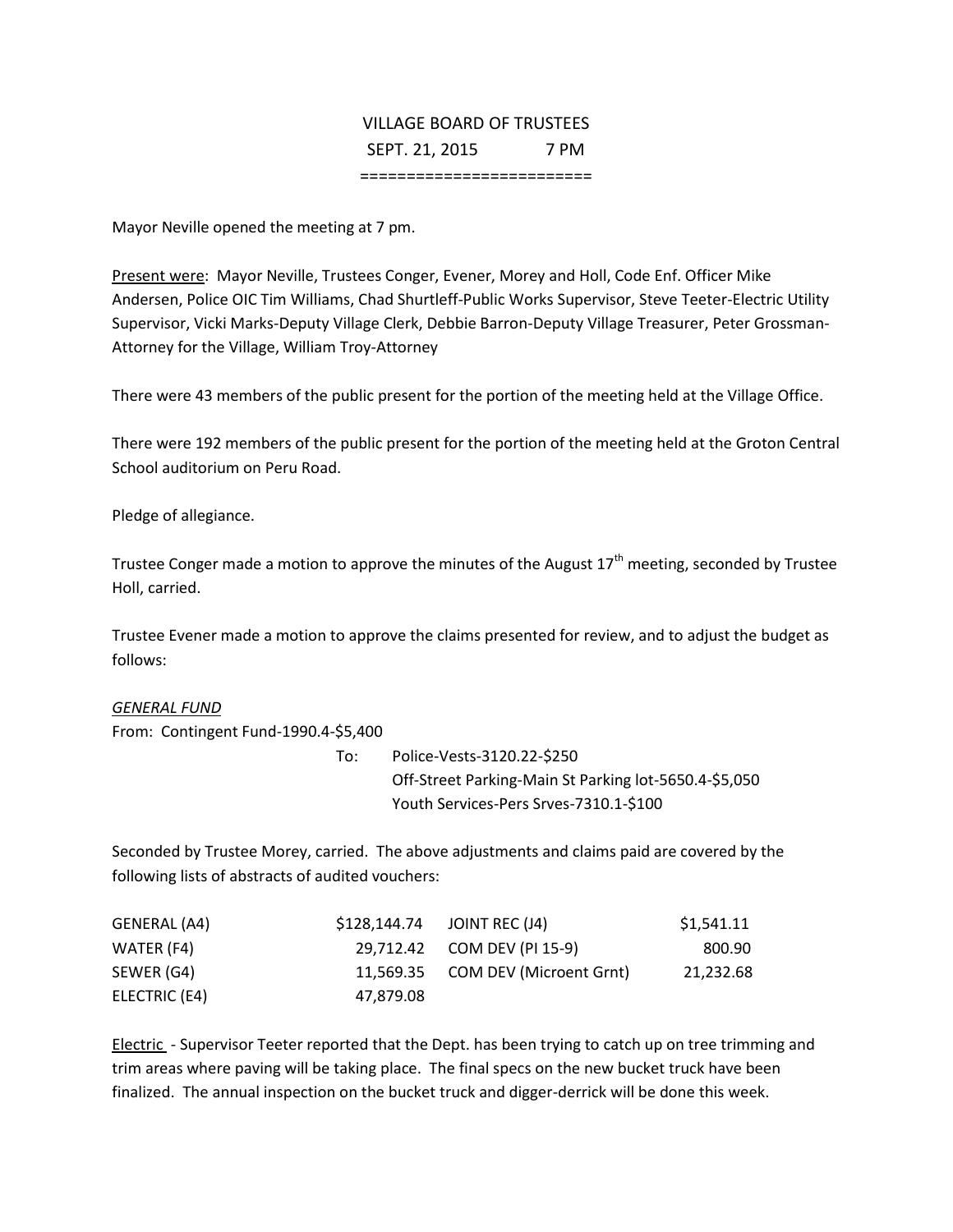Admin. Rankin noted that MEUA has been discussing extension of our hydro-electric with the New York Power Authority. The talks so far have been productive and would extend the contracts through 2040.

Public Works – Supervisor Shurtleff noted the Dept. has been spending time on repairing hydrants that are in need. There were two water breaks last month – West Cortland Street and South Main Street. A service on Carpenter Ave was dug up and lowered which has been continually freezing during the winter months. Replace 60 feet of 6 inch sewer line on West South St. last week. Streets to be paved were milled last week. Drainage issues on South Parkway will be addressed when the paving takes place.

Supervisor Shurtleff presented a quote from JW Stanley for partial paving of the Main Street parking lot in the amount of \$10,100, being the lower of two quotes. They have requested a 50% down payment. Trustee Holl made a motion to authorize the payment of 50% to JW Stanley in the amount of \$5,050, seconded by Trustee Morey, carried.

Joint Recreation – Trustee Conger noted that the summer program had 198 participants. This is up from 92 in 2012. The program in total yields a net profit. The Lifeguards give back event yielded \$150 for the Groton Food Pantry plus canned food. The pool closed on August 23<sup>rd</sup> due to the fact that most of the guards were college students. The program purchased a new sign to announce programs and it is located across from the Legion. Fall programs of football, cheerleading, cross country and soccer are (or will be) underway.

Trustee Conger reported that a meeting – "Achieving Youth Results" will be held at the Village Office on October 7<sup>th</sup>.

Sewer - Trustee Morey reported that Pall Corp. will be setting up a location at the wastewater treatment plant to clean their tractor trailer skid units. This will be a revenue producer for the Dept.

Police – Lt. Williams reported that the Dept. has responded to 1,016 incidents to date, ahead of last year's numbers. There are continuing problems with 156. Fall firearms training starts the first week of October. Officer Davenport has completed his CFO training and is on his own. Officer Forney attended Investigations School. Sept. 25<sup>th</sup> the Girls Scouts are hosting an event to meet the local police officers.

Trustee Evener offered the following resolution:

## *To Commemorate Our Hometown Electric Utility and Its Tradition of Service*

WHEREAS, we, the citizens of Village of Groton, place high value on local control over community services and therefore have chosen to operate a community-owned, locally controlled, not-for-profit electric utility and, as consumers and owners of our electric utility, have a direct say in utility operations and policies; and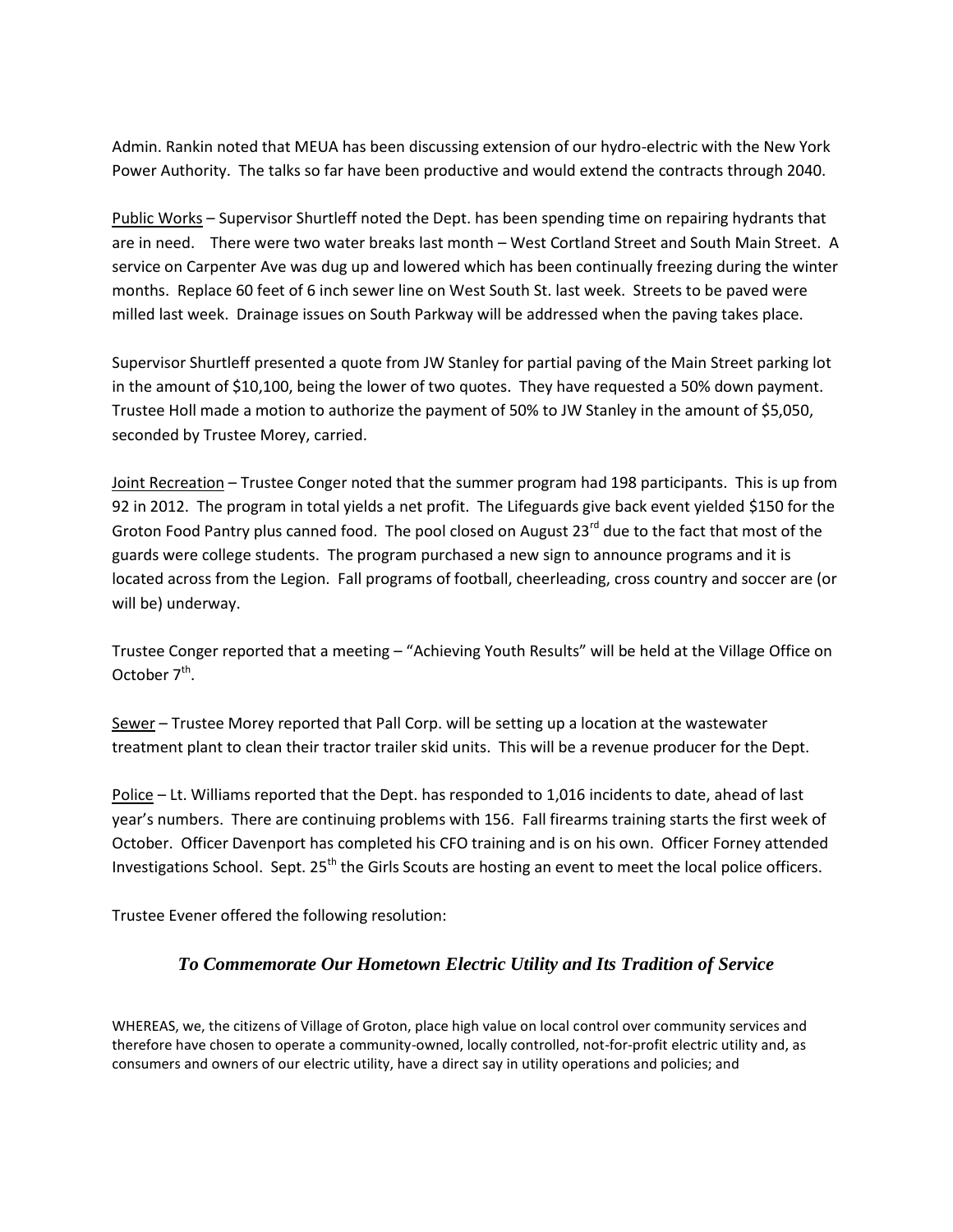WHEREAS, Groton Municipal Electric provides our homes, businesses, farms, social service, and local government agencies with reliable, efficient, and cost-effective electricity employing sound business practices designed to ensure the best possible service at not-for-profit rates; and

WHEREAS, Groton Municipal Electric is a valuable community asset that contributes substantially to the well-being of local citizens through energy efficiency, customer service, environmental protection, economic development, and safety awareness; and

WHEREAS, the electric utility industry is changing and will continue to change over the next few years, with the goal of allowing individual consumers to choose their power supplier while continuing service from their current electricity distributor, and

WHEREAS, deregulation of the electric utility industry has renewed public interest in and appreciation for the concept of locally controlled, community-owned public power systems;

WHEREAS, as this community's public power system, Groton Municipal Electric first and only purpose is to work in partnership with its customer-owners to furnish an essential public service and the best customer service to community citizens at lower-cost rates;

NOW, THEREFORE BE IT RESOLVED: that Groton Municipal Electric will continue to work to bring lower-cost, safe, reliable electricity to community homes and businesses just as it has since 1933, the year when the utility was created to serve all the citizens of Village of Groton; and

BE IT FURTHER RESOLVED: that the week of October 4-10, be designated the 29<sup>th</sup> annual Public Power Week in order to honor Groton Municipal Electric for its contributions to the community and to make its consumer-owners, policy makers, and employees more aware of its overall contributions to their well-being; and

BE IT FURTHER RESOLVED: that our community joins hands with more than 2,000 other public power systems in the United States that through local, community-ownership ensure cost-cutting service for electricity customers.

Seconded by Trustee Conger, carried.

There was a brief discussion in regards to last month's agenda item of abandonment of sidewalk by Melanie Morton, whose property is located on the corner of Sykes Street and Linderman Ave. Upon conclusion, it was the consensus of the Board that the sidewalks that were removed a few years back do not have to be replaced.

Trustee Conger made a motion to approve the following housing rehab projects:

- a) Amber Jackson 117 Williams St. 100% dpl \$23,905
- b) Dave Vorhis and Janet Hall  $-125$  Church St.  $-100\%$  dpl \$26,095

Seconded by Trustee Morey, carried.

Mayor Neville appointed CARLY HOWARD as a part-time paramedic, provisional. Trustee Evener made a motion to approve the appointment at the part-time paramedic pay rate, seconded by Trustee Holl, carried.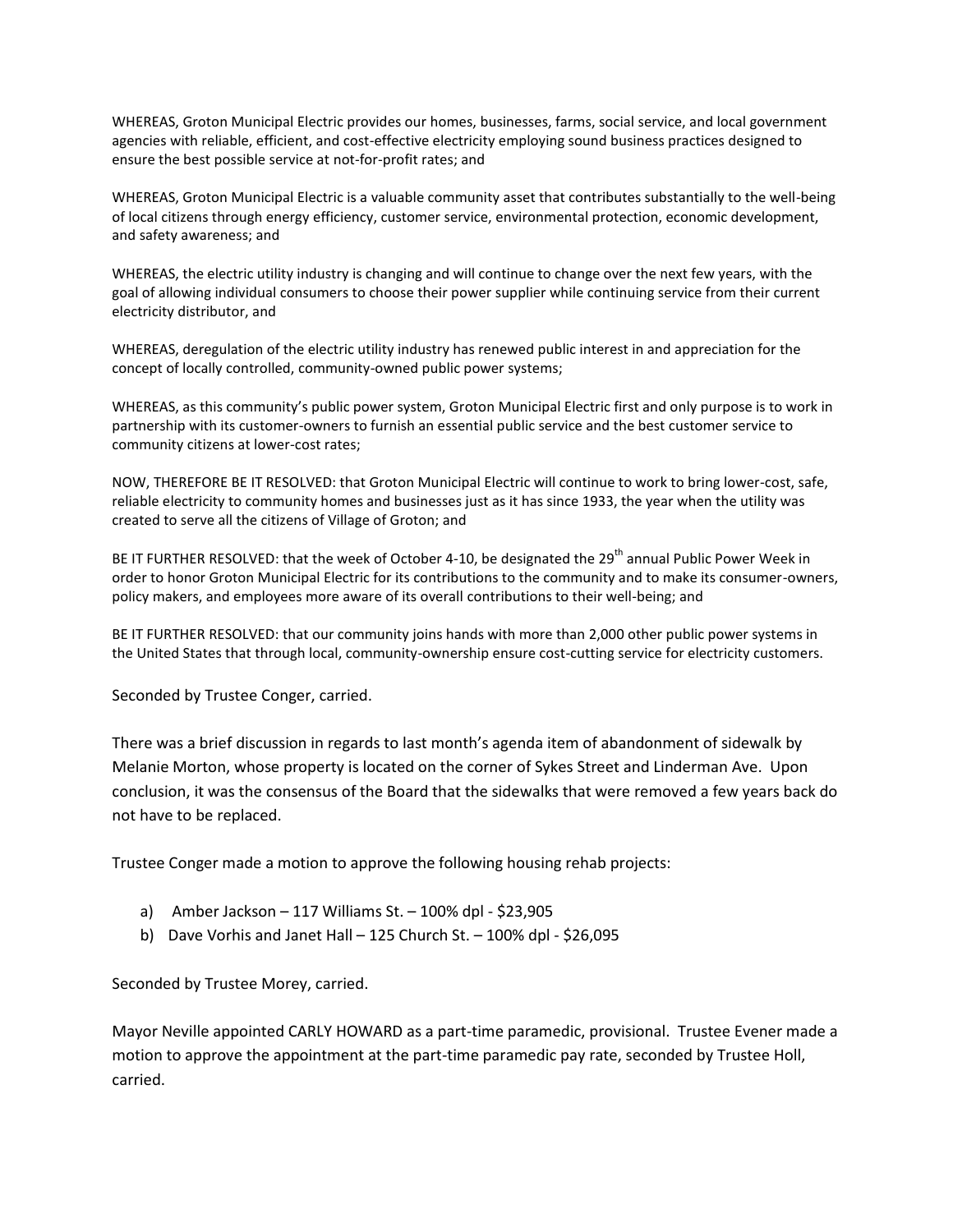Karen McMahon came before the Board to discuss lack of Police Commission meetings and inquired about a complaint she made against a police officer in February. Mayor Neville noted that it was turned over to the Officer in Charge and is being handled and investigated internally. She also stated she disagreed with the Board's decision in regards to Mrs. Morton's sidewalk.

Mary Farrell came before the Board and stated that for the  $5<sup>th</sup>$  year in a row she has come to ask for "No Parking" signs on the corner of Sykes Street and Linderman Ave. A truck parks there but is not ticketed. She was told signs could not be put up due to lack of funds.

Terry Walpole stated it was his understanding that a vehicle cannot obstruct a sidewalk. The response was that this is correct.

Skip Schell noted that the Village web site was not up to date. He also noted that the Police Dept. is not rolling the phone over to the Sheriff's Dept. when they are not there. Lt. Williams stated that there have been some issues with the phone and sometimes the officers forget.

Mayor Neville temporarily suspended the meeting and declared the Public Hearing on Local Law No. 3 of 2015 in regards to zoning amendment open.

Clerk read the Notice of Public Hearing.

Clerk read a letter from Tompkins County Planning Dept. in regards to their review under sections 239 –l and –m of the General Municipal Law.

Katrina Medeiros, attorney representing Rich Uhl, stated that they are disappointed that the Village Board did not adopt the Planning Board's recommendation that the proposed roadway be a dividing line between the single-family and low-intensity districts. As a single family zone, Mr. Uhl will not have money to build a road. With the Planning Board's recommendation, the objectives of both having single family housing (on the west side as a buffer) and having a road constructed can be met.

Trustee Evener stated that the neighbors don't want a buffer zone and have single family housing on the site and the Village wants a street that can be dedicated. The Village Board considers Planning Board recommendations but does not always implement them.

Linda Bonavia stated she backs the Village Board decision. She can't see the logic of the split zoning on the proposed street. She felt the residents in the area would not be satisfied with anything but singlefamily homes.

Terry Walpole inquired that since he owns a two-family residence which will be Medium Intensity-Single Family District; will it be a grandfathered use? Attorney Grossman stated that it would be.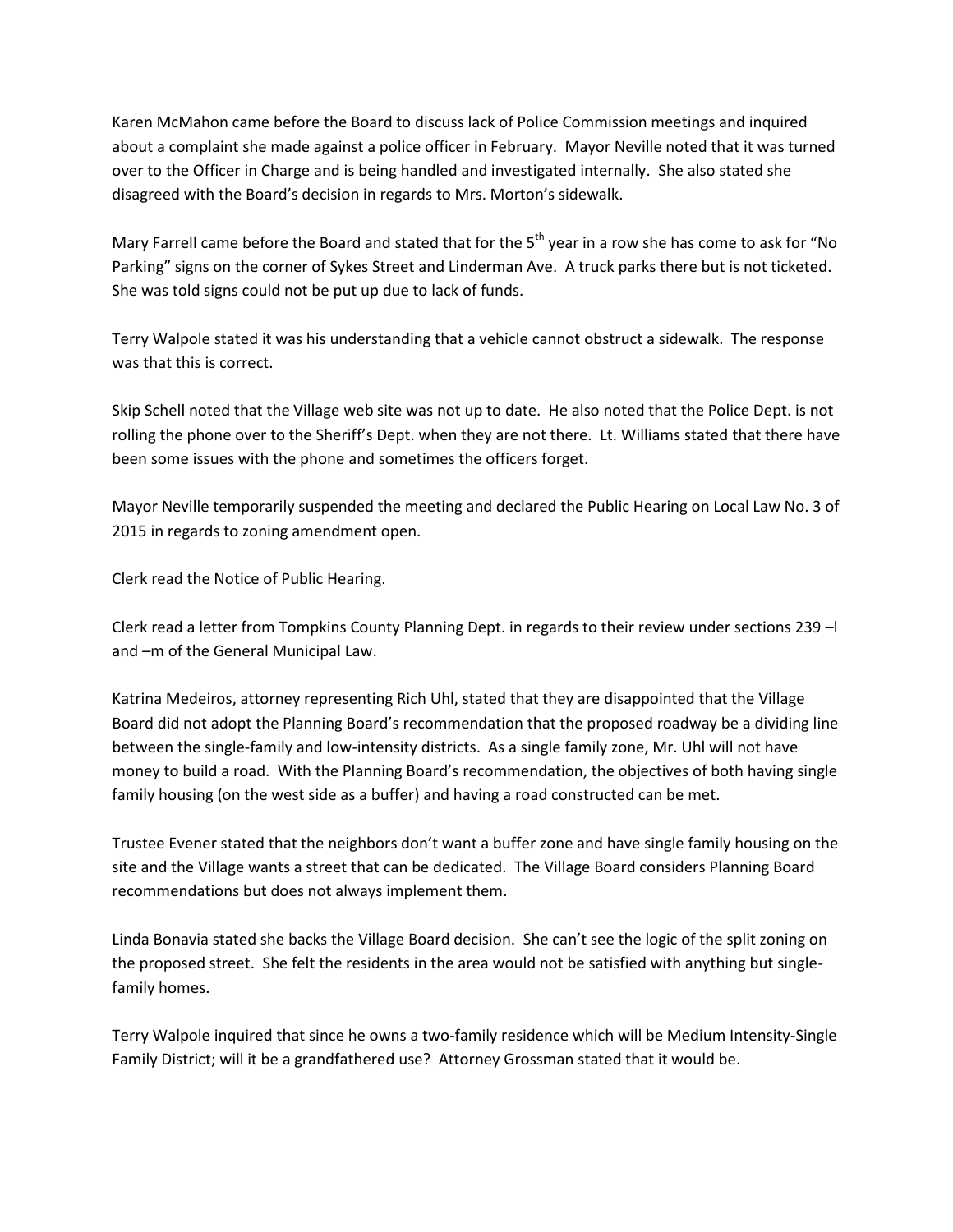Being no further comments, Trustee Conger made a motion to close the public hearing, seconded by Trustee Evener, carried.

Trustee Evener made a motion that Local Law No. 3 of 2015, "A local law to amend Chapter 200 of the Code of the Village of Groton to amend Section 200-3, the definition of a "Dwelling Unit, One Family," to Add a new Article VI-A, Medium Intensity Single-Family Residence District, to amend Article VIII, Section 200-39. "Intent", to amend the Village of Groton Zoning Map to Rezone certain areas of the Village from Medium Intensity District to Medium Intensity Single-Family Residence District and certain areas from Low-Intensity Districts to Single-Family Residence District; and to amend Chapter 200, Schedule II, Land Use Activities", be adopted, seconded by Trustee Morey, and upon roll call:

Trustee Conger voted "aye". Trustee Evener voted "aye". Trustee Holl voted "aye". Trustee Morey voted "aye" Mayor Neville voted "aye"

The local law was duly declared adopted. [SEQR determination of a Type I Action and no significant environmental impact was resolved at the August 17, 2015 meeting.]

The meeting was adjourned to the Groton Central High School auditorium on Peru Road.

The board met briefly to consultant with the attorneys.

At the High School, Deputy Mayor Evener asked for a motion that the meeting be reconvened. Trustee Conger so moved, and was seconded by Mayor Neville, carried.

Mayor Neville opened by saying : I thank you all for attending the meeting this evening. It is good to see that many are interested in our Village and the many issues we face. We here to listen to your concerns and I assure that we have taken measures to make (we hope) the community better and the Village Board will continue to do so. You must understand that sometimes government does not move as fast as any of us likes. It frustrates us as government officials. But due to many legal and procedural issues, it is the system that we have to deal with.

Attorney Bill Troy stated that he has been retained by the Village provide for the enforcement of the Building Nuisance Law (Local Law No. 4 of 2014). The Village on Friday (9/18) filed a complaint in Tompkins County Supreme Court against four properties owned by Norfe Pirro. The text of the complaint is posted on the Village web site. He then reviewed how the lawsuit works and noted that it will be a while before it comes up on the court docket. He further stated that since it is a matter of litigation he was not a liberty to discuss the details of the case.

Clerk Rankin read the "ground rules" for those wishing to speak at the meeting.